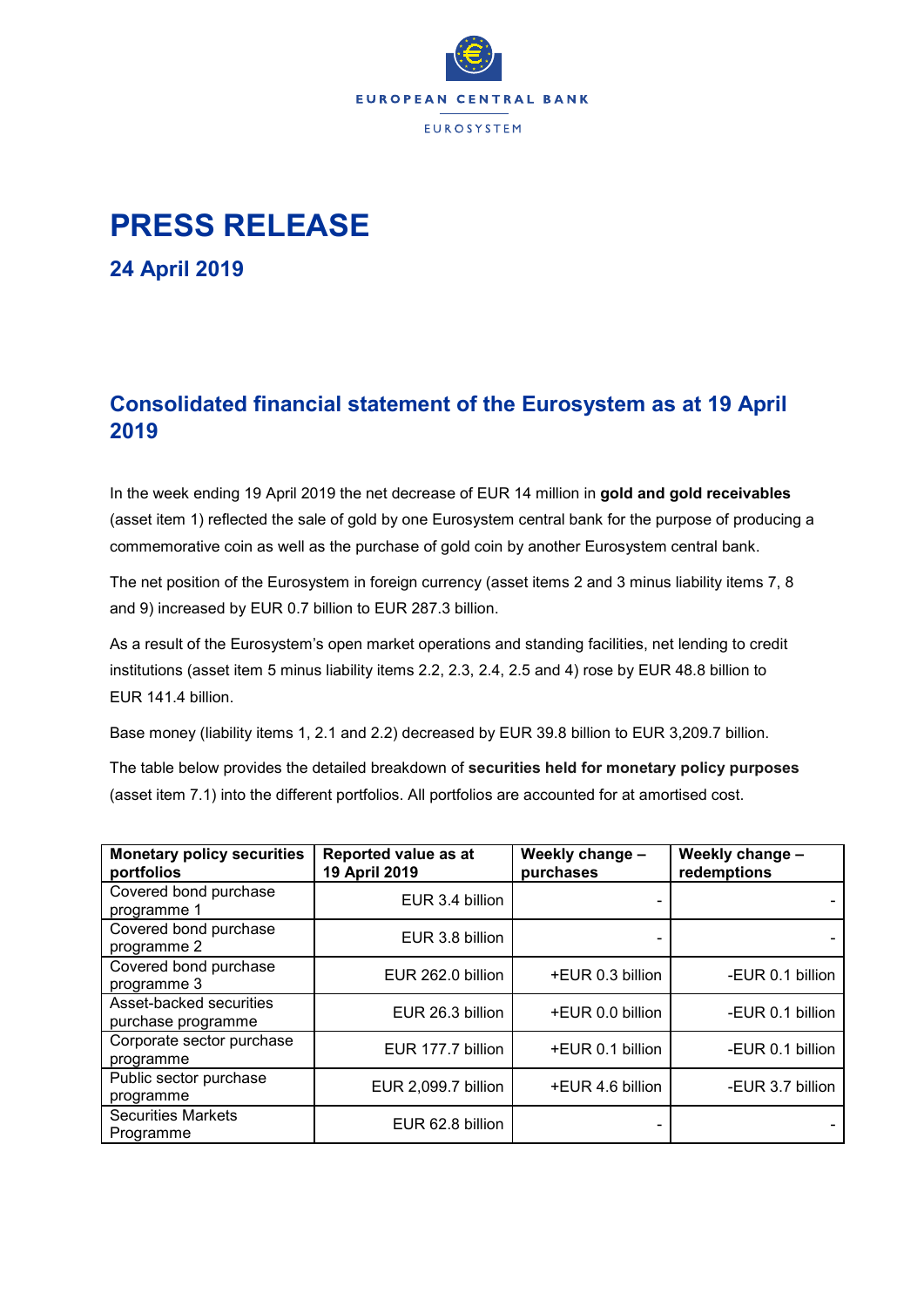The content and format of the weekly financial statement are set out in Annexes IV to VI of Guideline (EU) 2016/2249 of the European Central Bank of 3 November 2016 on the legal framework for accounting and financial reporting in the European System of Central Banks ([ECB/2016/34](http://www.ecb.europa.eu/ecb/legal/1001/1012/html/index.en.html)).

**European Central Bank** Directorate General Communications, Global Media Relations Division Sonnemannstrasse 20, 60314 Frankfurt am Main, Germany Tel.: +49 69 1344 7455, E-mail: media@ecb.europa.eu, Website: www.ecb.europa.eu